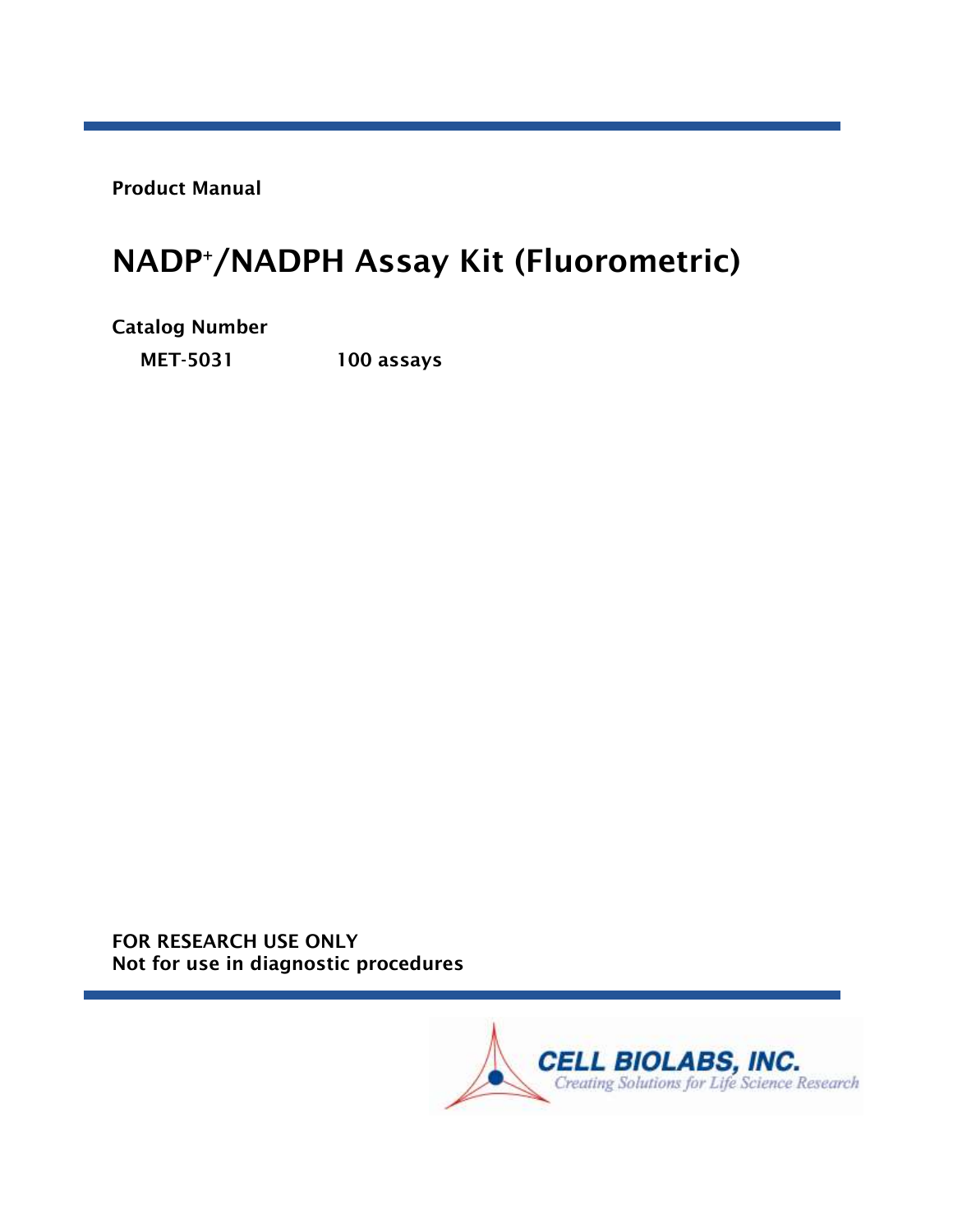## **Introduction**

Nicotinamide adenine dinucleotide phosphate (NADP<sup>+</sup>) is an enzymatic cofactor involved in metabolic redox and cell signaling reactions. Its main function in animal metabolism is to shift electrons from one redox reaction to another. During these reactions, the coenzyme cycles between the electron donating reduced form (NADPH) and the electron accepting oxidized form (NADP<sup>+</sup>). The major source of NADPH produced in animal cells is the oxidative branch of the pentose phosphate pathway (PPP). NADPH is involved with macromolecule biosynthesis by providing reducing power. These characteristics have made NADPH an important molecule in cancer cell proliferation and metabolism. NADPH is also involved in the accumulation of Reactive Oxygen Species (ROS) and protecting against its toxicity. It is also involved in anabolic pathways, such as fatty acid elongation and lipid and cholesterol synthesis. Understanding the metabolism of these cofactors has become important to developing new therapeutic methods against pathological disease states.

Cell Biolabs' NADP<sup>+</sup>/NADPH Assay Kit is a simple fluorometric assay that can measure both NADP<sup>+</sup> and NADPH present in biological samples such as cell lysates or tissue extracts in a 96-well microtiter plate format. The kit is specific for NADP<sup>+</sup>, NADPH, and their ratio. The kit will not detect NAD or NADH. Each kit provides sufficient reagents to perform up to 100 assays, including blanks, NADP<sup>+</sup> standards and unknown samples. The total NADP<sup>+</sup>/NADPH concentrations of unknown samples are determined by comparison with a known NADP<sup>+</sup> standard. Determination of both NADP<sup>+</sup> and NADPH requires two separate samples for quantification. NADP<sup>+</sup> and NADPH do not need to be purified from samples, but rather can be extracted individually with a simple acid or base treatment prior to performing the assay. The kit has a detection sensitivity limit of approximately 0.8 nM  $NADP^+$ .

# **Assay Principle**

Cell Biolabs' NADP<sup>+</sup>/NADPH Assay Kit is a convenient quantitative tool that measures NADP<sup>+</sup> and NADPH within biological samples. The assay is based on an enzymatic cycling reaction in which NADP<sup>+</sup> is reduced to NADPH. NADPH reacts with a fluorometric probe that produces a product which can be measured with a standard 96-well fluorometric plate reader. The intensity of the product fluorescence is proportional to the NADP<sup>+</sup> and NADPH within a sample. A simple acid or base treatment will differentiate NADPH from NADP<sup>+</sup> within a sample. Samples and standards are incubated for 1-2 hours and then read at  $\lambda_{ex} = 530-570$  nm/ $\lambda_{em} = 590-600$  nm (Figure 1). Samples are compared to a known concentration of NADP<sup>+</sup> standard within the 96-well microtiter plate format.



**Figure 1. NADP + /NADPH Cycling Assay Principle.**

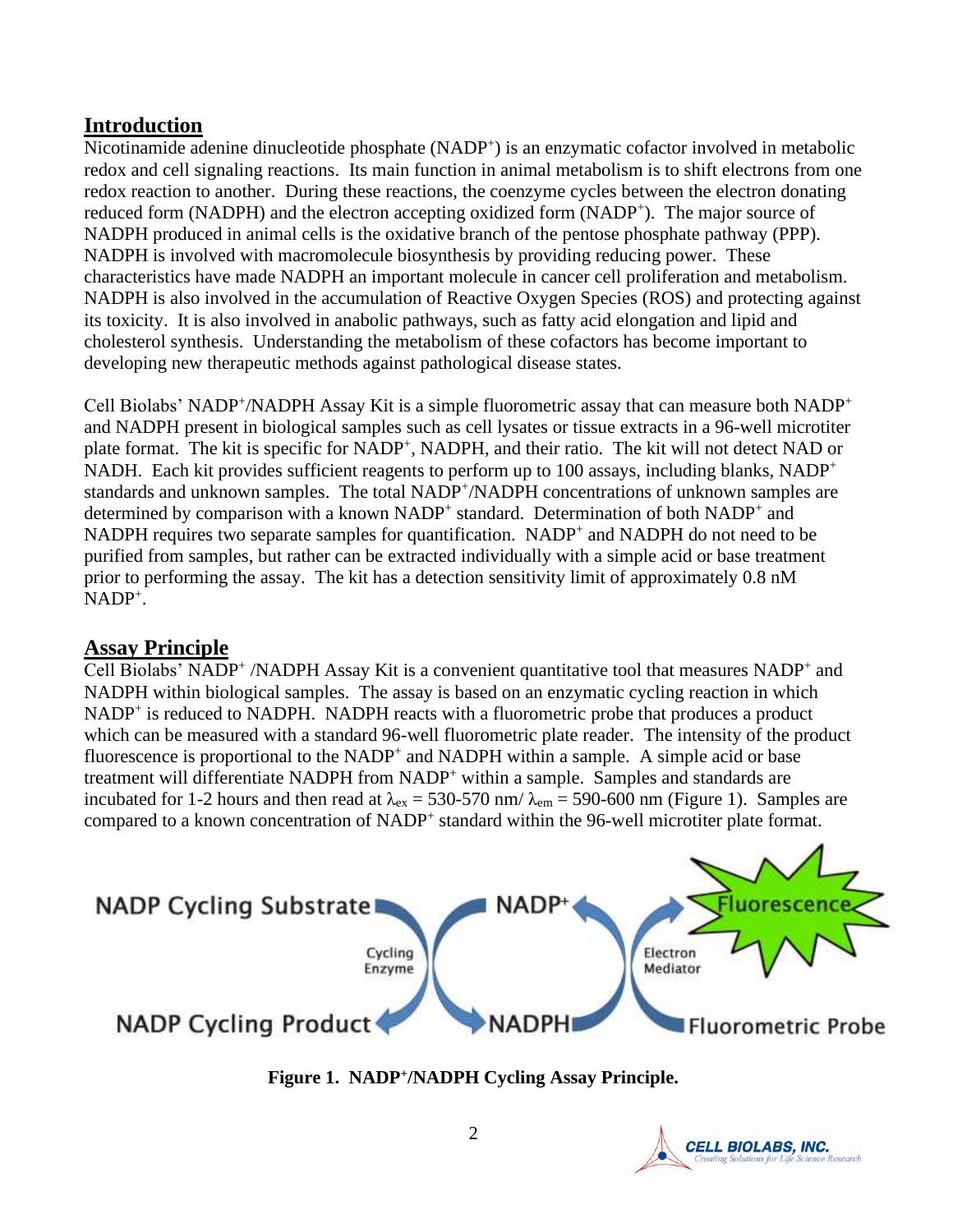## **Related Products**

- 1. MET-5014: NAD<sup>+</sup>/NADH Assay Kit
- 2. MET-5018: NADP<sup>+</sup>/NADPH Assay Kit
- 3. STA-312: Total Glutathione Assay Kit
- 4. STA-384: Total Cholesterol Assay Kit (Colorimetric)
- 5. STA-618: Free Fatty Acid Assay Kit (Colorimetric)
- 6. STA-631: Total Bile Acid Assay Kit (Colorimetric)
- 7. STA-680: Glucose Assay Kit (Colorimetric)
- 8. STA-812: Glutathione Reductase Assay Kit
- 9. XPX-5006: Monoamine Oxidase Assay Kit (Colorimetric)

## **Kit Components**

#### **Box 1 (shipped at room temperature)**

- 1. Fluorometric Probe (40X) (Part No. 50311C): One 150 µL amber tube
- 2. NADP Cycling Substrate (Part No. 50182B): One 50 µL tube
- 3. Assay Buffer (Part No. 50184B): One 25 mL bottle
- 4. Extraction Buffer (10X) (Part No. 50185B): One 10 mL bottle
- 5. Electron Mediator (500X) (Part No. 50312C): One 10 µL amber tube

#### **Box 2 (shipped on blue ice packs)**

- 1. NADP Cycling Enzyme (Part No. 50183D): One 15 µL amber tube
- 2. NADP<sup>+</sup> Standard (Part No. 50186D): One 50 µL amber tube of a 20 mM NADP<sup>+</sup> solution

## **Materials Not Supplied**

- 1. Distilled or deionized water
- 2. 0.1 N NaOH
- 3. 0.1 N HCl
- 4. 10 kDa molecular weight cutoff (MWCO) centrifuge spin filter (e.g. Amicon Ultra 0.5mL)
- 5. 1X PBS
- 6. 10 μL to 1000 μL adjustable single channel micropipettes with disposable tips
- 7. 50 μL to 300 μL adjustable multichannel micropipette with disposable tips
- 8. Standard 96-well fluorescence microtiter plate and/or fluorescence cell culture microplate
- 9. Multichannel micropipette reservoir

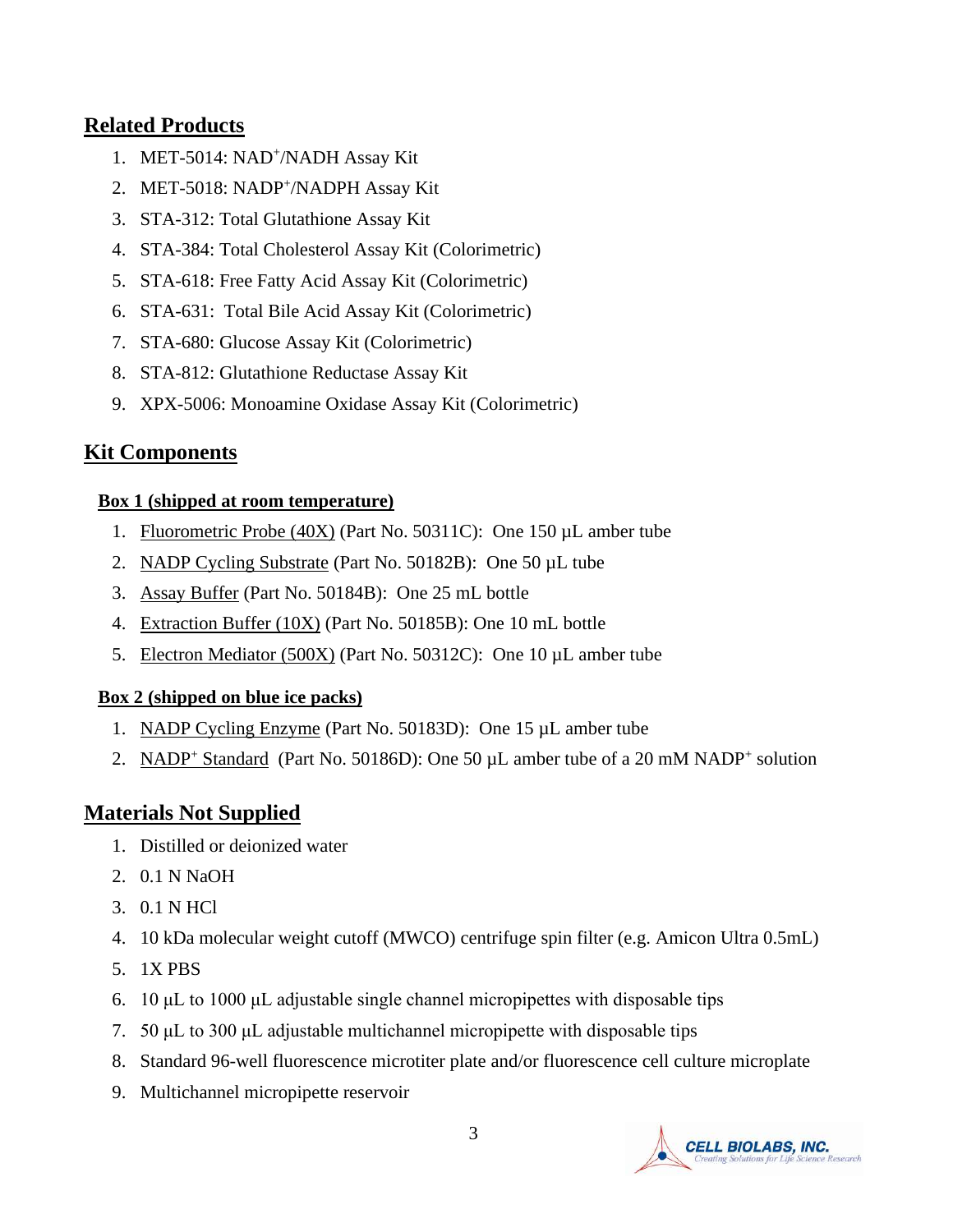10. Fluorescence microplate reader capable of reading excitation in the 530-570 nm range and emission in the 590-600 nm range.

## **Storage**

Upon receipt, store the NADP Cycling Enzyme and NADP<sup>+</sup> Standard at -80°C. Store the Fluorometric Probe and Electron Mediator at -20°C. Store the remaining components at 4°C.

## **Preparation of Reagents**

- 1X Extraction Buffer: Dilute the stock 10X Extraction Buffer 1:10 with deionized water for a 1X solution. Stir or vortex to homogeneity.
- NADP Cycling Reagent: Prepare an NADP Cycling Reagent for the number of assays being tested and just before use. Prepare by diluting the NADP Cycling Substrate 1:100, NADP Cycling Enzyme 1:400, Electron Mediator 1:500, and Fluorometric Probe 1:40 in 1X Assay Buffer. (eg. For 100 assays, combine 50 μL NADP Cycling Substrate, 12.5 μL NADP Cycling Enzyme, 10 μL Electron Mediator, and 125 μL Fluorometric Probe to 4.803 mL of 1X Assay Buffer for a 5 mL total solution). When preparing, combine the NADP Cycling Substrate, NADP Cycling Enzyme, and Electron Mediator together first and mix prior to adding the Fluorometric Probe. Upon adding the probe, protect the solution from light to prevent the probe from oxidizing. Use the NADP Cycling Reagent immediately.

## **Preparation of Samples**

These preparation protocols are intended as a guide for preparing unknown samples. The user may need to adjust the sample treatment accordingly. It is highly recommended that all samples should be assayed immediately upon preparation or stored for up to 1 month at -80°C. A trial assay with a representative test sample should be performed to determine the sample compatibility with the dynamic range of the standard curve. High levels of interfering substances may cause variations in results. Samples may be diluted in deionized water as necessary before testing. Run proper controls and account for any sample dilutions. Always run a standard curve with samples.

- Tissue homogenates: Sonicate or homogenize 100 mg tissue sample in 0.5 mL cold 1X Extraction Buffer. Centrifuge at 14,000 rpm for 5 minutes at 4°C to remove insoluble material. Filter the solution with a 10kDa spin filter to deproteinate the sample. Collect flow through. Perform dilutions in cold deionized water. Sample may be tested immediately for total NADP<sup>+</sup>/NADPH quantification or extracted with acid or base to separate the cofactors. Store unused samples at - 80°C for up to 1 month.
- Cell lysates: Culture cells until confluent and harvest. Centrifuge and wash cell pellet with 1X PBS. Centrifuge to pellet cells and remove wash. Resuspend cells at  $1-5 \times 10^6$  cells/mL in 0.5 mL 1X Extraction Buffer. Homogenize or sonicate the cells on ice. Centrifuge at 14,000 rpm for 5 minutes 4°C to remove debris. Filter the solution with a 10kDa spin filter to deproteinate the sample. Collect flow through. Perform dilutions in cold deionized water. Sample may be tested immediately for total NADP<sup>+</sup>/NADPH quantification or extracted with acid or base to separate the cofactors. Store unused samples at -80°C for up to 1 month.

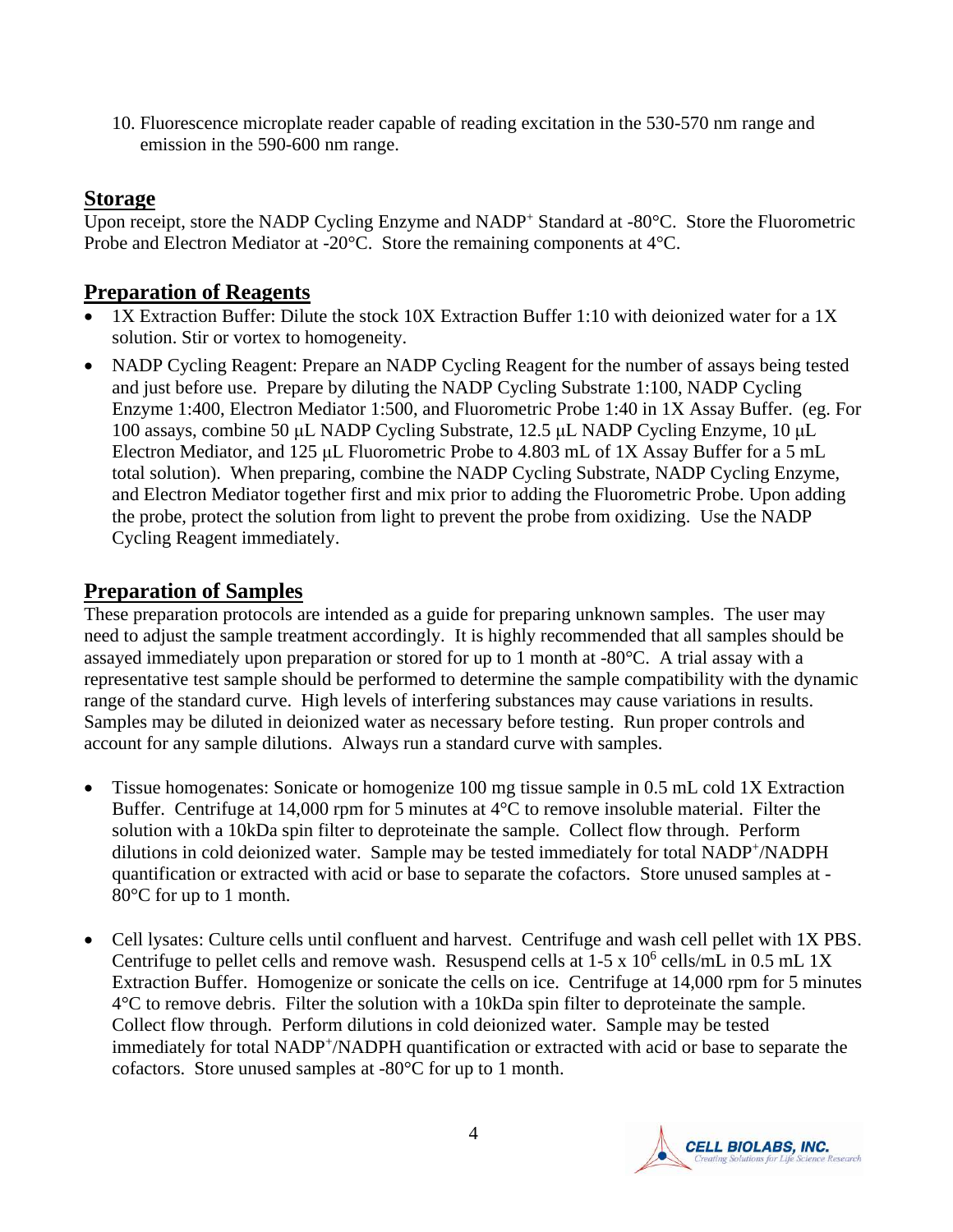*Note: Enzymes in tissue and cell sample lysates may deplete NADPH rapidly and affect results. Samples should be deproteinized before extracting the cofactors or using within the assay. A spin filter with a 10 kDa cutoff is recommended for efficient and clean separation.* 

#### **NADPH Extraction Procedure:**

To measure NADPH and destroy NADP<sup>+</sup>, add 25  $\mu$ L of sample to a microcentrifuge tube. Add 5  $\mu$ L of 0.1 N NaOH and mix thoroughly. Incubate the tube at 80°C for 60 minutes and protected from light. Centrifuge the tube to pool all sample solution. Add 20 μL of 1X Assay Buffer to shift the pH of the sample back to neutral. Vortex to mix and centrifuge to pool sample. Sample pH should be between 6.0 and 8.0; if not, neutralize accordingly with acid or base. Keep sample on ice until assaying.

## **NADP<sup>+</sup> Extraction Procedure:**

To measure NADP<sup>+</sup> and destroy NADPH, add 25  $\mu$ L of sample to a microcentrifuge tube. Add 5  $\mu$ L of 0.1 N HCl and mix thoroughly. Incubate the tube at 80°C for 60 minutes and protected from light. Centrifuge the tube to pool all sample solution. Add 20 μL of 1X Assay Buffer to shift the pH of the sample back to neutral. Vortex to mix and centrifuge to pool sample. Sample pH should be between 6.0 and 8.0; if not, neutralize accordingly with acid or base. Keep sample on ice until assaying.

*Notes:* 

- *If testing both total NADP<sup>+</sup> /NADPH and individual cofactors, dilute the total NADP<sup>+</sup> /NADPH samples 1:2 with Assay buffer to maintain sample dilution consistency.*
- *Avoid samples containing SH groups like DTT, β-mercaptoethanol, or reduced gluathione.*
- *Samples should be close to neutral pH before harvesting. Samples with extremely high or low pH values could fail to yield reliable results.*

# **Preparation of Standard Curve**

Prepare NADP<sup>+</sup> standards immediately before use. First, dilute the stock 20 mM NADP<sup>+</sup> Standard solution 1:1000 in deionized water to yield a 20  $\mu$ M NADP<sup>+</sup> solution (e.g. add 5  $\mu$ L of the stock 20 mM NADP<sup>+</sup> Standard to 4.995 mL of deionized water). Further dilute the 20  $\mu$ M NADP<sup>+</sup> solution 1:100 in deionized water to yield a  $0.2 \mu M$  (200 nM) solution (e.g. add 10  $\mu$ L of the 20  $\mu$ M NADP<sup>+</sup> solution to 990  $\mu$ L of deionized water). Use this 200 nM solution to prepare a series of NADP<sup>+</sup> standards according to Table 1 below. Do not store standard solutions.

| <b>Standard</b> | $200 \text{ nM} \text{ NADP}^+$ | <b>1X Extraction</b> |                |                               |
|-----------------|---------------------------------|----------------------|----------------|-------------------------------|
| <b>Tubes</b>    | Solution $(\mu L)$              | Buffer $(\mu L)$     | $NADP^{+}(nM)$ | NADP <sup>+</sup> (pmol/well) |
|                 | 250                             | 250                  | 100            |                               |
|                 | 250 of Tube $#1$                | 250                  | 50             | 2.5                           |
| 3               | $250$ of Tube #2                | 250                  | 25             | 1.25                          |
|                 | $250$ of Tube #3                | 250                  | 12.5           | 0.625                         |
|                 | $250$ of Tube #4                | 250                  | 6.25           | 0.313                         |
| 6               | $250$ of Tube #5                | 250                  | 3.13           | 0.156                         |
|                 | $250$ of Tube #6                | 250                  | 1.56           | 0.078                         |
| 8               | 250 of Tube $#7$                | 250                  | 0.78           | 0.039                         |
|                 |                                 | 250                  |                |                               |

**Table 1. Preparation of NADP<sup>+</sup> Standards**

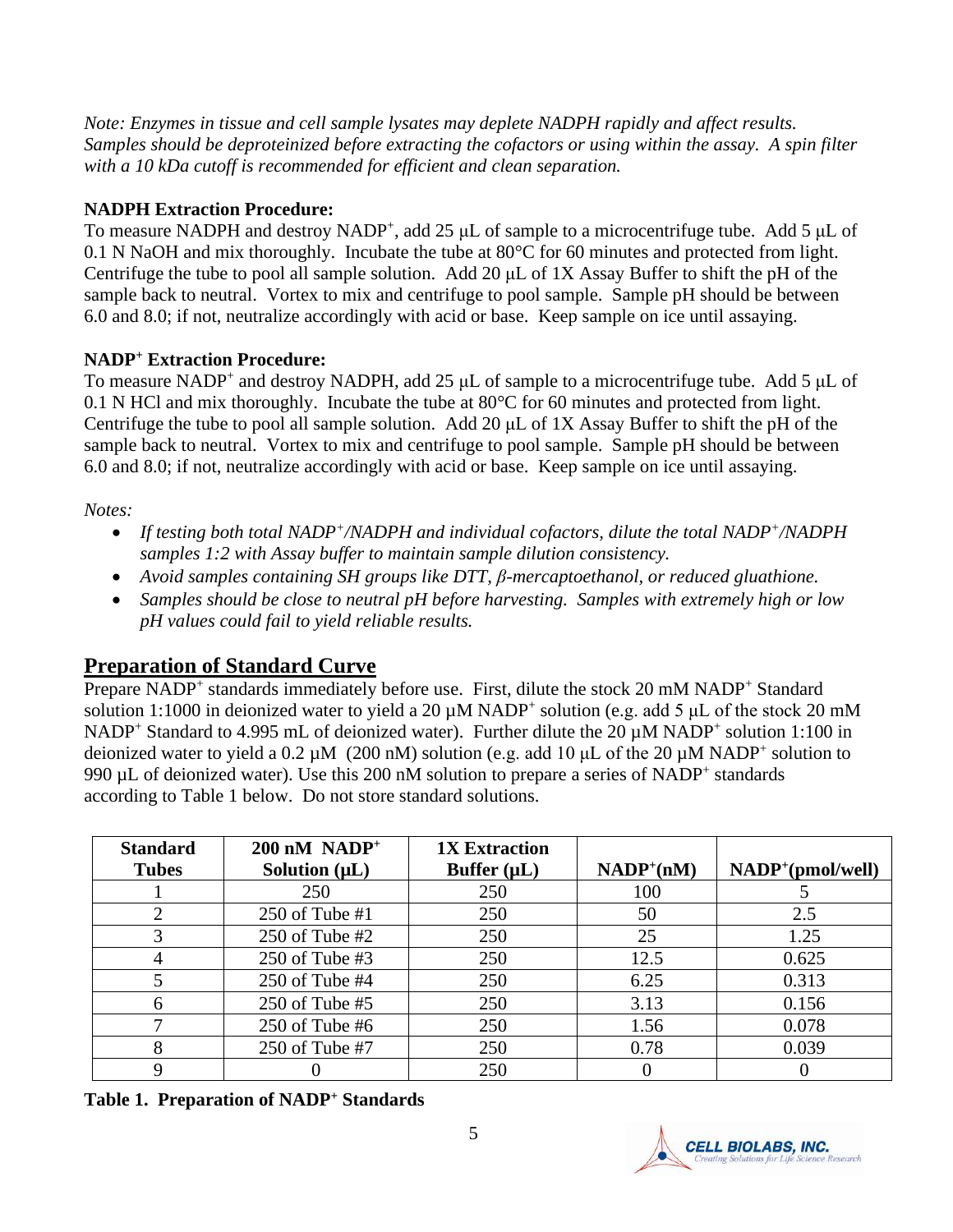## **Assay Protocol**

- 1. Prepare and mix all reagents thoroughly before use. Each sample, including unknowns and standards, should be assayed in duplicate or triplicate.
- 2. Add 50 µL of each NADP<sup>+</sup> standard or unknown sample into wells of a 96-well microtiter plate.
- 3. Add 50 µL of NADP Cycling Reagent to each well. Mix the well contents thoroughly and incubate for 1-2 hours at room temperature protected from light.

*Note: This assay is continuous (not terminated) and therefore may be measured at multiple time points to follow the reaction kinetics.*

- 4. Read the plate with a fluorescence microplate reader equipped for excitation in the 530-570 nm range and for emission in the 590-600 nm range.
- 5. Calculate the concentration of NADP<sup>+</sup>/NADPH within samples by comparing the sample RFU to the standard curve.

# **Example of Results**

The following figures demonstrate typical NADP<sup>+</sup>/NADPH Assay Kit results. One should use the data below for reference only. This data should not be used to interpret or calculate actual sample results.



**Figure 2: NADP<sup>+</sup> Standard Curve and Specificity of Assay for NADP<sup>+</sup> and NADPH.** NADP<sup>+</sup> , NADPH, NAD<sup>+</sup>, and NADH, were tested in the NADP<sup>+</sup>/NADPH Assay Kit.

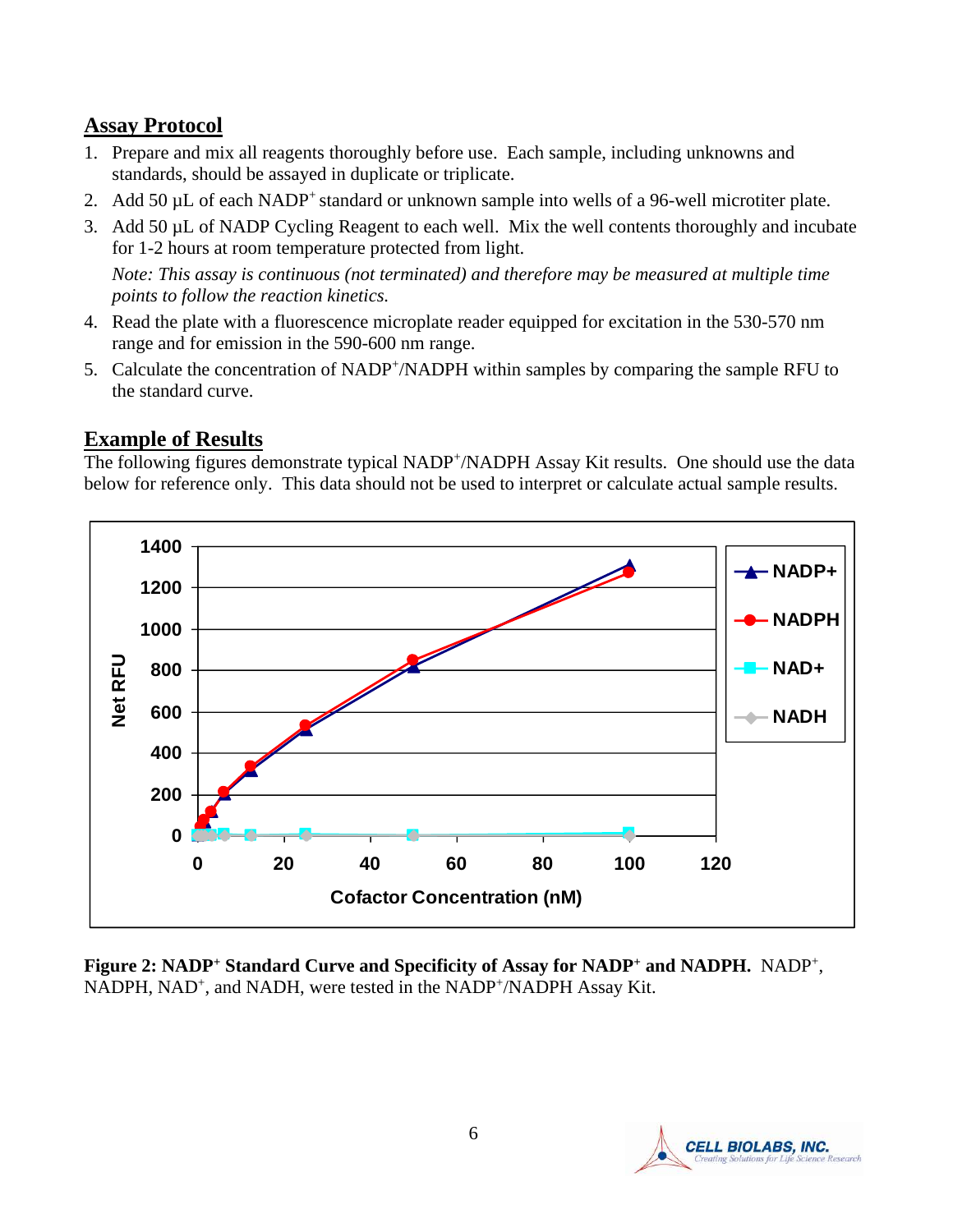

**Figure 3: NADP<sup>+</sup>/NADPH Detection.** NADP<sup>+</sup> and NADPH were both tested at 100 nM with the extraction procedure. NADP<sup>+</sup> or NADPH were incubated for 60 minutes at 80°C with 0.1N HCl or 0.1N NaOH.

#### **Calculation of Results**

- 1. Calculate the average fluorescence values for every standard, control, and sample. Subtract the average zero standard value from itself and all standard and sample values. This is the corrected background fluorescence. If sample background control value is high, subtract the sample background control value from the sample reading.
- 2. Plot the corrected fluorescence for the NADP<sup>+</sup> standards against the final concentration of the standards from Table 1 to determine the best slope  $(nM^{-1})$ . See Figure 2 for an example standard curve.
- 3. Since all NADP<sup>+</sup> is converted to NADPH by the Cycling Reagent, use the standard curve to determine the total NADP<sup>+</sup>/NADPH concentration in pmoles within the sample. Determine the total concentration of the samples with the equation obtained from the linear regression analysis of the standard curve. Substitute the corrected fluorescence values for each sample. Remember to account for dilution factors.



## **References**

- 1. Bedard K, et al. (2007) *Physiol. Rev.* **87**: 245-313.
- 2. Berger F, et al. (2004) *Trends Biochem. Sci.* **29** (3): 111-118.
- 3. Hedeskov CJ, et al. (1987) *Biochem. J.* **241**: 161-167.
- 4. Khan JA, et al. (2007) *Expert Opin. Cell Biol.* **11** (5): 695-705.